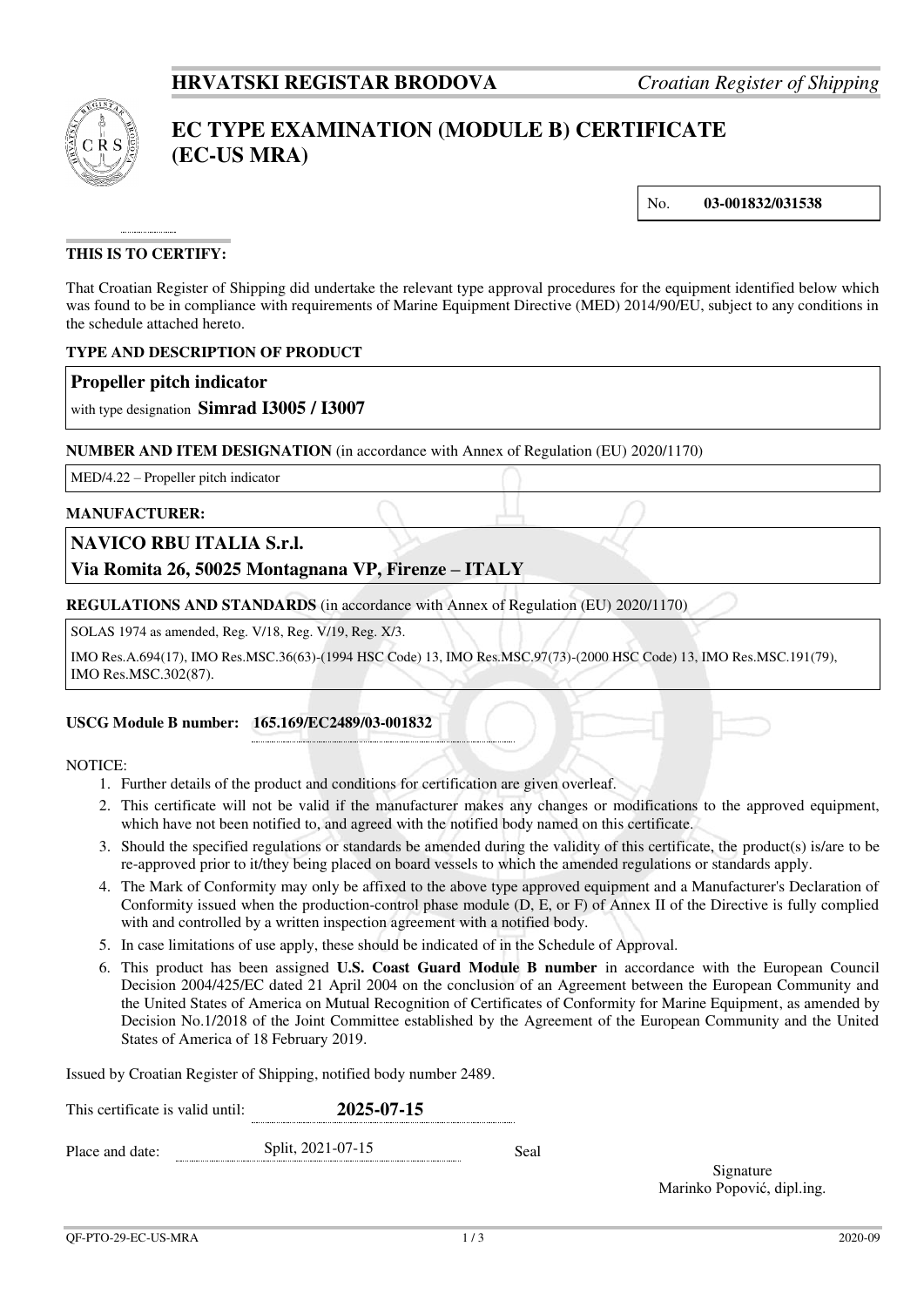## **THE SCHEDULE OF APPROVAL**

#### **1. PRODUCT DESCRIPTION**

*Simrad I3007 /I3005 Propeller pitch indicator consists of the following components:* 

|         | Item name            | Description     | Part number   | SW ver. | Location  |
|---------|----------------------|-----------------|---------------|---------|-----------|
| . .     | Display $unit - 7"$  | 13007           | 000-14126-001 | 2.0.x   | Protected |
| ◠<br>۷. | Display $unit - 5$ " | 13005           | 000-14125-001 | 2.0.x   | Protected |
| J.      | <b>Junction Box</b>  | <i>MX610JB</i>  | 000-11139-001 | 1.1 xx  | Protected |
| 4.      | <b>Junction Box</b>  | <i>MX612.IB</i> | 000-10916-001 | 1.1 xx  | Protected |

#### *Input information to the display unit may be:*

- *NMEA0183*
- *Analog (voltage, current, frequency)*
- *Digital*

#### **2. APPLICATION/LIMITATION OF USE**

*System is to be installed in a protected environment.*

#### **3. DESIGN DRAWINGS AND SPECIFICATIONS**

*SIMRAD I3007 - Installation Guide, item number – 988-12391-003 SIMRAD I3005 – Installation Guide, item number – 988-12390-003 SIMRAD I3005/I3007 – Operator Manual, item number – 988-12439-002 MX610 Junction Box - Installation Guide, item number – 988-12457-001 MX612 Junction Box - Installation Guide, item number – 988-12458-001* 

#### **4. TYPE TEST RECORDS/LABORATORY RECOGNITION STATUS**

*Environmental testing – IEC 60945(2002) including Corrigendum 1(2008); Serial interface testing – IEC 61162-1(2016) & IEC 61162-2 (1998); NMEA 2000 standard – IEC61162-3(2008); Serial interface testing – IEC 61162-450 (2011), Lightweight Ethernet; Presentation of navigation information – IEC 62288 Ed.2 (2014-07); Performance testing – ISO 22555 Ed.1 (2007); CRS letter of approval – 2064/TSE/VB/031380 dated 2019-07-22; Serial interface testing – IEC 61162-450 Ed. 2.0 (2018); CRS letter of approval – 1474/TSE/NP/031516 dated 2021-07-13.*

#### **5. MATERIALS OR COMPONENTS REQUIRED TO BE TYPE APPROVED OR TYPE TESTED**

*This approval remains valid for subsequent minor software amendments, as allowed by the 2.0.0.x format (x=a numeral), where written details of any such modification have been submitted to and accepted by the approvals authority.*

#### **6. OTHER MATERIALS AND/OR COMPONENT**

*There are several optional units – junction boxes for a more complex display interconnections, as stated in the product description table.* 

#### **7. PRODUCTION SURVEY REQUIREMENTS**

*The I3005/I3007 display indicator shall be supplied by 24VDC in accordance with Installation Manual.* 

#### **8. ONBOARD INSTALLATION AND MAINTENANCE REQUIREMENTS**

*The installation on board shall be verified and tested according to Installation & Operation Manual.*